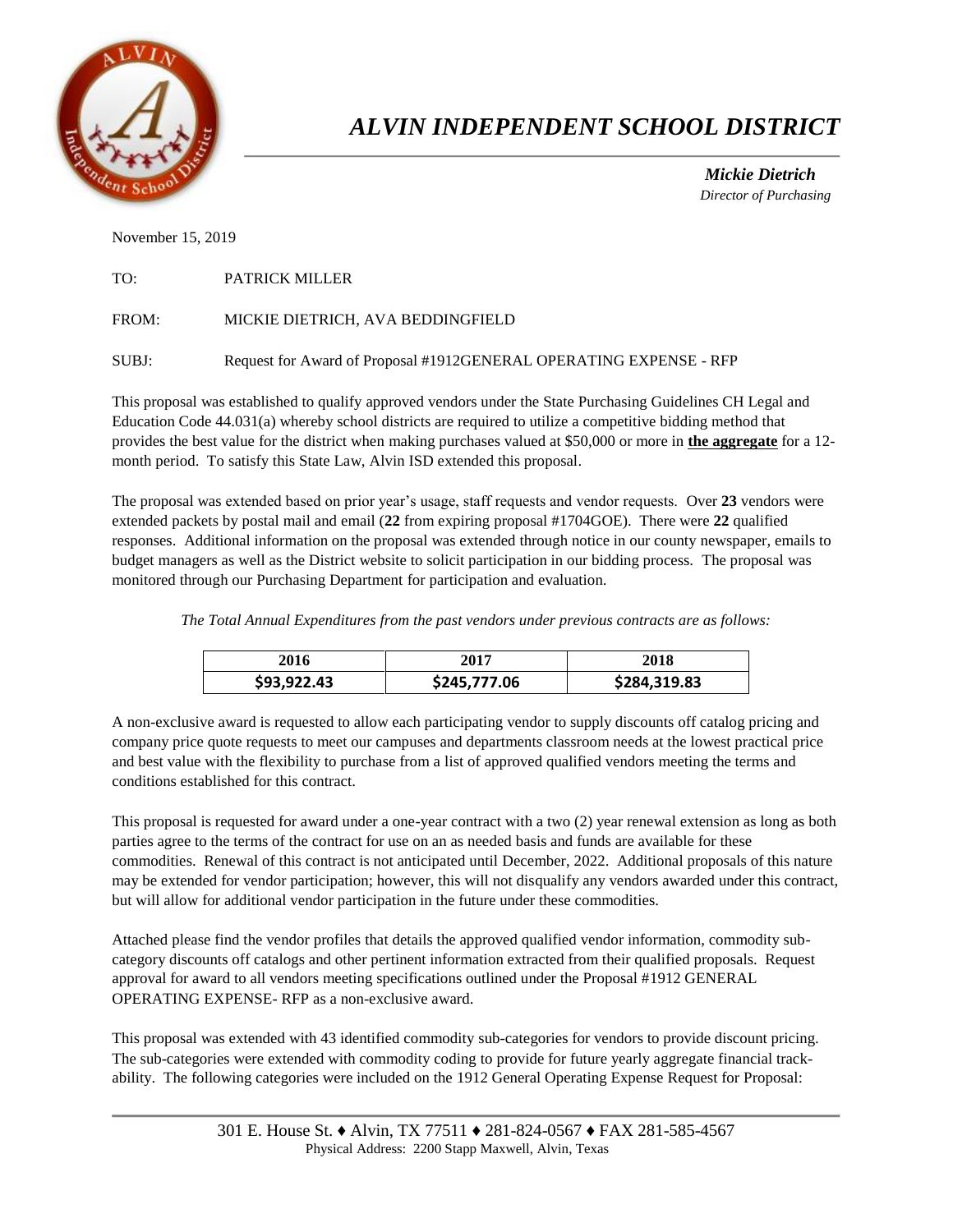## *IDENTIFIED CATEGORIES*:

### **SECTION 1:**

\* GOE–GENERAL OPERATING SUPPLIES (**G OES**) – to include Store Fronts, *does not included office supplies*

\* ADJUSTABLE RISER, DESK (**ADJRIDESK**)

\* ADMINISTRATIVE SOFTWARE (**ADMINSOFT**)

\* ADMINISTRATIVE SOFTWARE LICENSES (**ADMINSOFTLIC**)

\* STUDENT SOFTWARE AND OR LICENSE (**STUDSOFTWLIC**)

- \* CATERING RESTAURANTS & CATERING FOR MEETINGS (**RESCATER**)
- \* DRY CLEANING SERVICES (**SERDRYCLEA**)

\* EVENT CENTER/BANQUET FACILITIES (**EVENT**)

\* FOOD – GROCERY & RETAIL: FOOD FOR STUDENTS (**FOODSTUDENT)**

\* FOOD – GROCERY & RETAIL: FOOD FOR STAFF (**FOODSTAFF)**

\* FOOD – GROCERY & RETAIL: FOOD FOR CONCESSION STAND (**FOODCONCESS)**

\* FOOD – GROCERY & RETAIL: FOOD FOR PARENTS (**FOOTPARENTS**)

\* FOOD – PAPER GOODS, UTENSILS, FLATWARE & SMALL WARES (**FOOD\_PAPR\_GDS)**

\* GRADUATION SUPPLIES (**GRADSUPPL**)

\* MEETING & EVENT SUPPLIES (**DECORMTGSUP**)

- \* PHOTO PROCESSING SERVICES **(PHOTOGROUP**)
- \* PRINTING SERVICES NEWSPRINT (**NEWSPRINT**)
- \* PRINTING SERVICES OUTSIDE (**PRINTOUTSID**)
- \* PUBLICATIONS/NEWSPAPERS/ADVERTISING/MEDIA RELEASE (**NEWWRITE)**
- \* MAILING SERVICES (**MAILSERVICE**)
- \* SUPPORT SERVICES UNIFORM RENTAL (**MNTUNIFOR**)
- \* FLOWERS, PLANTS & GIFTS (**GIFTFLWRS**)

\* FLAGS -PENNANTS, DECORATIVE FANS & DRAPES, CUSTOM DESIGNED (**FLAGSFLAGS)**

- \* FLAGS INCLUDING STATE & US (**FLAGSUSSTATE**)
- \* FLAG POLES (**FLAGSPOLES**)

### **SECTION 2:**

- \* FUNDRAISING CANDLES/SCENTED PRODUCTS (**FUNDCANDLE**)
- \* FUNDRAISING BOOK FAIRS (**FUNDBOOKFAIR)**

\* FUNDRAISING - FOOD PRODUCTS (INCLUDING RESTAURANT FAMILY NIGHT

- FUNDRAISING) (**FUNFOOD**)
- \* FUNDRAISING GENERAL MERCHANDISE (**FUNDGENRL**)
- \* FUNDRAISING GIFT ITEMS (**FUNDGIFTS**)
- \* FUNDRAISING SPIRIT ITEMS (**FUNDSPIRIT**)
- \* FUNDRAISING STATIONERY/PAPER GOODS (**FUNDPPRGS**)
- \* FUNDRAISING VENDOR DISCOUNT COUPONS/BOOKS/CARDS (**FUNDSPRTCRD**)

### **SECTION 3:**

- \* IMPREM SILK SCREENED, IMPRINTED, EMBROIDERED ITEMS (**SHIRTIMPR**)
- \* IMPREM SPECIALTY & PROMOTIONAL ITEMS (**SPECIAL**)
- \* IMPREM STUDENT & STAFF AWARDS, TROPHIES & INCENTIVES (**AWARDTROPH**)